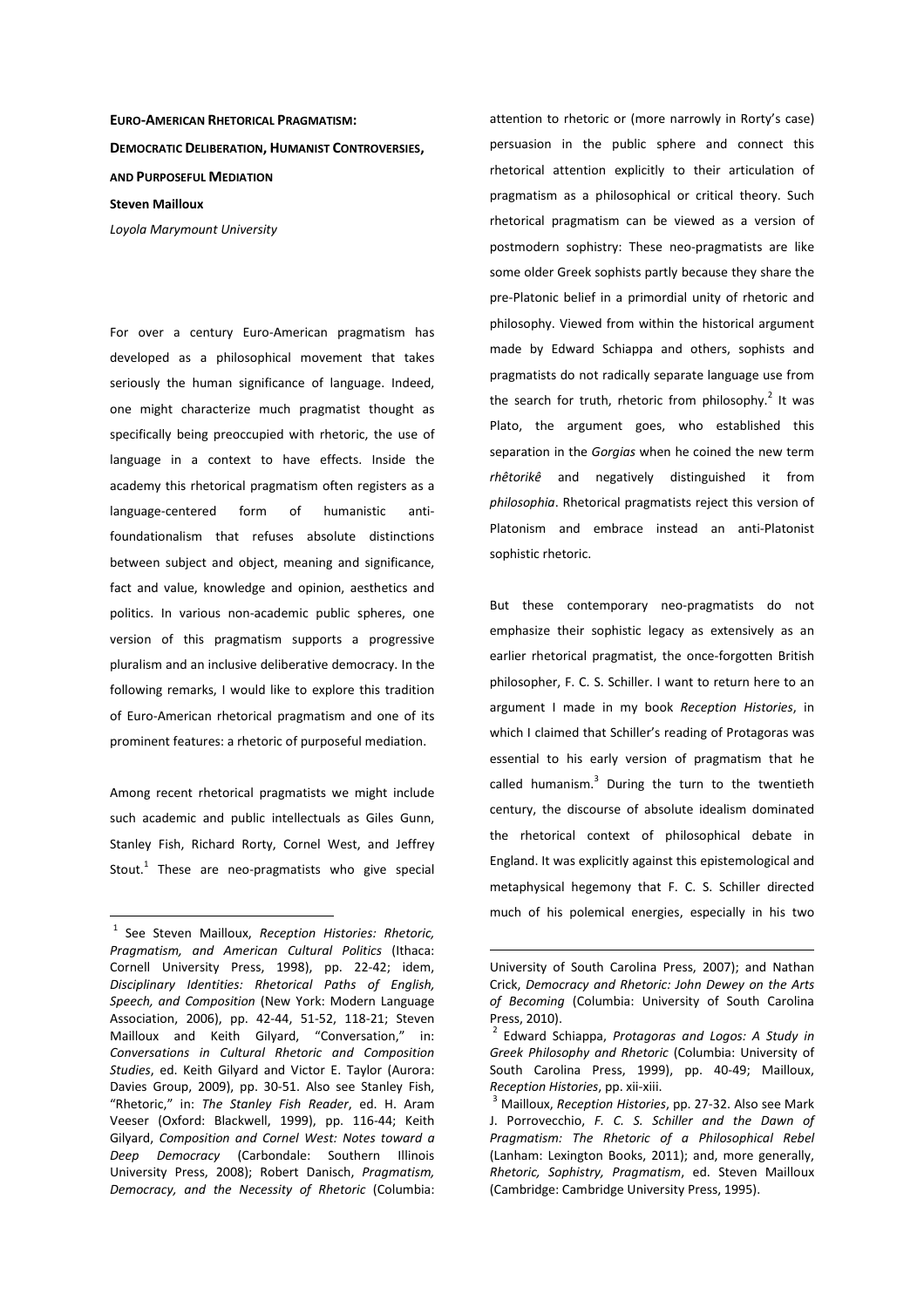## EURO-AMERICAN RHETORICAL PRAGMATISM: DEMOCRATIC DELIBERATION, HUMANIST CONTROVERSIES, **A N D PU R P O S E F U L ME D I A T I O N** *Ste ven Mailloux*

early books *Humanism* in 1903 and *Studies in Humanism* four years later. Both of these books were praised by the American pragmatists, William James and John Dewey, the former calling Schiller pragmatism's "most vivacious and pugnacious champion."<sup>4</sup>

One of the distinguishing features of Schiller's humanistic pragmatism was his use of Protagorean sophistry as an explanatory argument for his own theory. In fact, it is not too much of an exaggeration to say that Schiller's reception of Protagoras constituted his philosophical position. That reception was an exemplary instance of a theoretical argument reading the past to mark out a place in the intellectual present and to set an agenda for the immediate future. Schiller's pragmatism re-interpreted sophistry to establish his anti-idealist argument within the cultural conversation of the early twentieth century. Schiller read Plato against the grain of the ancient philosopher's attack on sophistic rhetoric, and in so doing, he demonstrated how the insights of pragmatism and sophistry coincided perfectly. Schiller's reception of the sophists locates at least one form of pragmatism firmly within a sophistic rhetorical tradition, and Schiller enthusiastically argued for branding this form with the name "humanism."

Humanism has always been about human being and becoming. In classical Greece, Protagoras said, "Humans are the measure of all things, of things that are that they are and of things that are not that they are not." Platonists rejected such sophistry and could quote in support of their case the Athenian in Plato's *Laws* who declares "it is God who is the measure of all things, not humanity as some say" (716c). Though often in other terms, some of the most important "humanist controversies" of the last century restaged this debate

over Protagorean sophistry and Platonist philosophy.<sup>5</sup> During one such controversy, Schiller's 1903 book rejected the Platonist's charge that the human-measure dictum leads to skepticism and relativism. Instead, Schiller argues, Protagoras's claim that "man is the measure of all things," when "fairly interpreted, … is the truest and most important thing that any thinker ever has propounded. It is only in travesties such as it suited Plato's dialectic purpose to circulate that it can be said to tend to skepticism; in reality it urges Science to discover how Man may measure, and by what devices make concordant his measures with those of his fellow-men."<sup>6</sup> One goal of sophistic rhetoric is to investigate and theorize how this rhetorical process takes place, to establish what rhetorical "devices make concordant" one citizen's measures with those of his or her fellowcitizens.

In his next book, *Studies in Humanism*, Schiller more clearly and more extensively demonstrates how his humanism is both sophistic and pragmatist. He remarks on the political context of classical Greece, noting that "the great humanistic movement of the fifth century B.C., of which [the Sophists] were the leaders, is now [early twentieth century] beginning to be appreciated at its true value … The rise of democracies rendered a higher education and a power of public speaking a *sine qua non* of political influence – and, what acted probably as a still stronger incentive – of the safety of the life and property, particularly of the wealthier classes." The political, economic context of sophistic education resulted in "a great development of rhetoric and

 $\overline{a}$ 

<sup>4</sup> William James, "Humanism," *Nation* 78 (3 March 1904), pp. 175-76; rpt. James, *Essays, Comments, and Reviews*, ed. Frederick H. Burkhardt, Fredson Bowers, and Ignas K. Skrupskelis (Cambridge: Harvard University Press, 1987), p. 551.

<sup>&</sup>lt;sup>5</sup> See, for example, late-twentieth-century debates in the U.S. Culture Wars and specialized academic controversies over postmodernism or poststructuralism. Various anti-humanisms, neo-humanisms, and posthumanisms marked out significant theoretical positions within these heated intellectual and political conflicts. On the rhetoric of these and other humanist controversies, see Mailloux, *Reception Histories*, pp. 20- 21, 151-81; and "Humanist Controversies: The Rhetorical Humanism of Ernesto Grassi and Michael Leff," *Philosophy and Rhetoric* (forthcoming).

<sup>6</sup> F. C. S Schiller, *Humanism: Philosophical Essays* (London: Macmillan, 1903), p. xvii.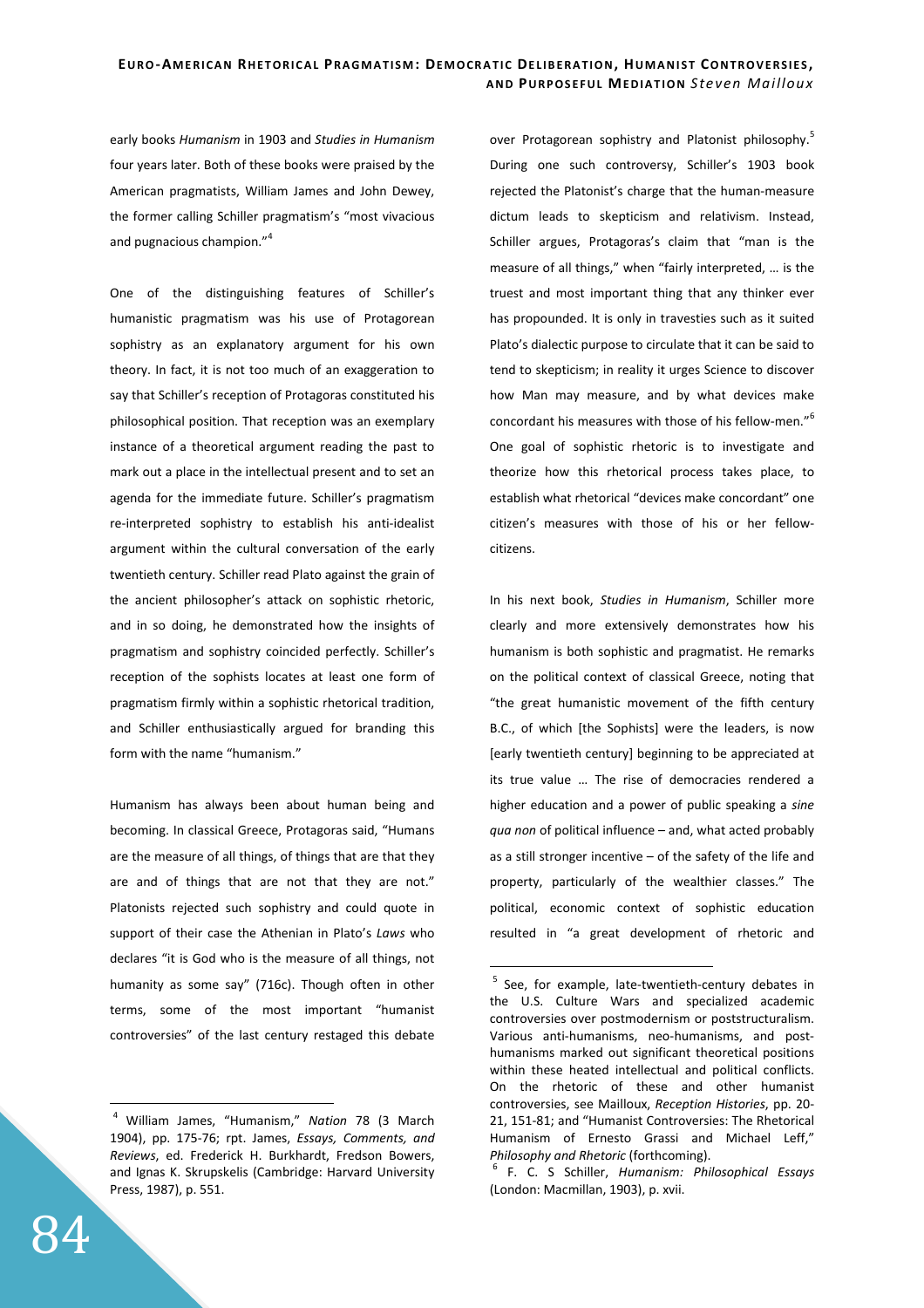dialectic," and the sophists definitely exploited this situation, growing wealthy in catering to their well-to-do clientele.<sup>7</sup> Schiller remarks in passing on the contradictory (democratic *and* undemocratic) origins of sophistic rhetoric and thus prefigures later debates over the problematic ideological affiliations of neo-sophistry and the dangerous political consequences of rhetoric more generally. Like many rhetorical pragmatists after him, Schiller identifies rhetoric with democracy – only in such a political structure, he argues, could sophistic rhetoric develop – but he also acknowledges that rhetoric could serve undemocratic interests when rhetorical education was restricted to the socioeconomic elites.

There is a lot more to say about Schiller's reading of Protagoras, especially in his 1908 pamphlet, *Plato or Protagoras?*, but instead I want to move on to some implications of the sophistic legacy for rhetorical pragmatism in relation to contemporary debates over the future of democratic deliberation. To make this move I will fast forward exactly one hundred years.

"In case you haven't heard, Barack Obama is a pragmatist." So begins Christopher Hayes's December 2008 *Nation* article called, fittingly enough, "The Pragmatist."<sup>8</sup> After noting how the term has often been used to describe the newly elected President and how that President himself has used the word "pragmatism" in recent public statements, Hayes asks: what exactly does it mean to call President Obama a pragmatist? In answering this question, Hayes helpfully points to "Obama's famous rhetorical dexterity, which he's marshaled to tremendous effect – giving progressives as well as centrists reasons to believe he shares their values and outlook. In a postelection essay on Obama, George Packer noted these two strains of his campaign rhetoric

 $\overline{a}$ 

and dubbed them the 'progressive Obama' and the 'post-partisan Obama.'" According to Hayes, "pragmatic" here means something like "post-ideological." Saying Obama is a pragmatist means simply that he is not a dogmatic ideologue; he is someone interested in practically getting things done and not someone blindly following an abstract ideological principle. But these are merely popular uses of the terms *pragmatic* and *pragmatist*. What, if anything, do they have to do with the more precise usage in relation to the specific tradition of American pragmatist philosophy?

Hayes himself raises this question when he notes:

Pragmatism in common usage may mean simply a practical approach to problems and affairs. But it's also the name of the uniquely American school of philosophy whose doctrine is that truth is pre-eminently to be tested by the practical consequences of belief. What unites the two senses of the word is a shared skepticism toward certainties derived from abstractions – one that is welcome and bracing after eight years of [the] failed, faith-based presidency [of President George W. Bush].

Hayes then tries to connect Obama intellectually to American pragmatist philosophy by way of the President's political admiration for Abraham Lincoln. He implies that Obama's admiration for Lincoln connects him to American pragmatism partly because the war Lincoln oversaw was a significant influence on the earliest philosophical pragmatists:

Having witnessed, and in some cases experienced firsthand, the horror of violence and irreconcilable ideological conflict during the Civil War, William James, Charles Peirce and Oliver Wendell Holmes were moved to reject the metaphysical certainty in eternal truths that had so motivated the [dogmatically ideological] abolitionists, emphasizing instead epistemic humility, contingency and the acquisition of knowledge through practice  $-$  trial and error.<sup>9</sup>

<sup>7</sup> F. C. S. Schiller, *Studies in Humanism* (London: Macmillan, 1907), pp. 31-32.

<sup>8</sup> Christopher Hayes, "The Pragmatist," *The Nation* (29 December 2008), pp. 13-16.

http://www. thenation.com/article/pragmatist (accessed Dec 15, 2011).

<sup>&</sup>lt;sup>9</sup> For a different, more detailed argument tying Obama to Pragmatism via Lincoln, see Susan Schulten, "Barack Obama, Abraham Lincoln, and John Dewey," *Denver University Law Review*, vol. 86 (2009), pp. 807-818.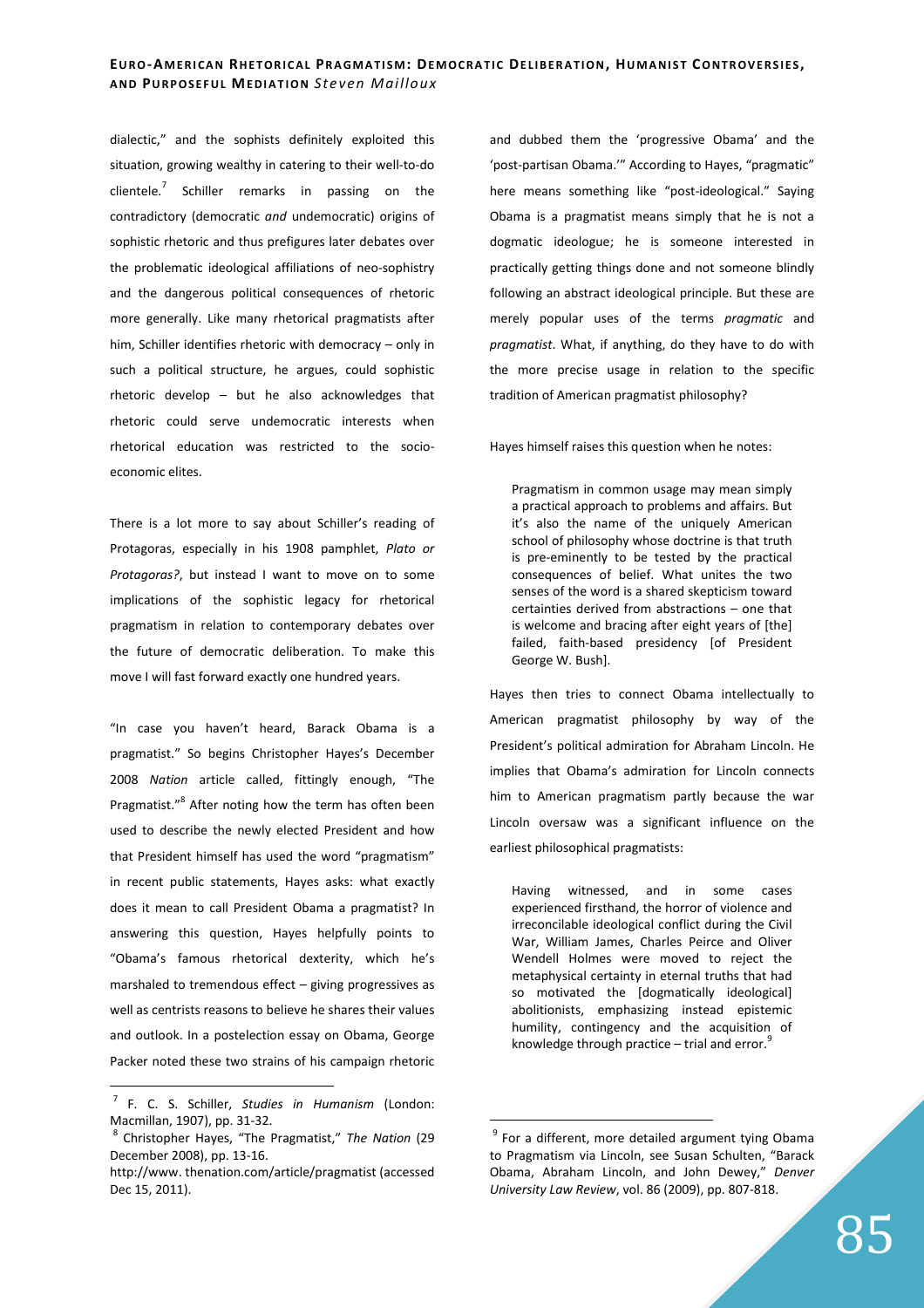I will return later to the placing of President Obama in the pragmatist tradition, but for now I want to re-deploy a text Hayes cites in explaining that tradition, Louis Menand's *The Metaphysical Club*. We can use a passage from Menand's prize-winning book to transform Hayes's specific claim for a connection between pragmatism and Obama into a broader argument about American pragmatism and U.S. rhetoric in general. Menand writes that after the Civil War the pragmatists "changed the way Americans thought – and continue to think – about education, democracy, liberty, justice, and tolerance. And as a consequence, they changed the way Americans live – the way they learn, *the way they express their views, the way they understand themselves*, and the way they treat people who are different from themselves. We are still living, to a great extent, in a country these thinkers helped to make. $n^{10}$  Among Menand's claims here most relevant to my topic are the ones asserting that pragmatism significantly affected the way Americans express themselves (their rhetoric) and the way they interpret themselves (their identities), what we might call an American rhetorical hermeneutics. $^{11}$  I would like to follow up on just one strand of this rhetorical hermeneutics and speculate about Euro-American pragmatism's effects on U.S. rhetoric in various academic and non-academic contexts. This speculation involves making a case for pragmatism as a possible source for or at least influence on an American rhetoric of purposeful mediation.

An obvious place to begin is William James's 1907 book *Pragmatism*, whose very subtitle "A New Name for Some Old Ways of Thinking" implies a mediating purpose for James's popular lectures, a mediation between the old and the new. James famously defined pragmatism as a method of thinking and a theory of truth. The method looked to results, consequences of beliefs, ideas, actions; and truth was defined controversially as what works. "The true is the name of whatever proves itself to be good in the way of belief, and good, too, for definite, assignable reasons." $^{12}$  That last phrase provides an opening for teasing out the contours of a specifically *rhetorical* pragmatism: The true is the rhetorical compliment we give (the figurative label we posit) for whatever proves itself (argumentatively justifies itself through reasons) to be good in the way of belief. Put differently, to identify a specifically rhetorical pragmatism is to work out the way that pragmatism as a philosophical movement is a rhetorical way of thinking with a rhetorical theory of truth. As James explains his pragmatist approach more fully, he makes its strategy of purposeful mediation explicit. James calls pragmatism "a mediator and a reconciler," a "mediator between toughmindedness and tender-mindedness," and a "mediator between empiricism and religion"<sup>13</sup> He describes pragmatism "as a mediating system" and offers "pragmatistic philosophy" as "just the mediating way of thinking" his audience requires.<sup>14</sup>

We find this same mediating way of thinking and its embodiment in a rhetoric of mediation throughout the American pragmatist tradition. Pragmatism is an intellectual solution to a cultural problem, which means it is a pragmatic response to a question in a specific time and place. A typical problem or question for pragmatism arises from the public recognition of a widespread cultural conflict; and the typical pragmatist response is not to choose sides but to mediate. This mediating rhetorical strategy can be seen in James's *Pragmatism* in 1907 and almost a hundred years later in Jeffrey Stout's *Democracy and Tradition*. Interestingly, the conflicts

<sup>14</sup> Ibid., p. 7, 26.

 $\overline{a}$ <sup>10</sup> Louis Menand, *The Metaphysical Club: A Story of Ideas in America* (New York: Farrar, Straus and Giroux, 2001), p. xi (emphasis added).

 $11$  A rhetorical hermeneutics focuses on the relation of rhetoric and interpretation and in one of its forms combines rhetorical pragmatism in philosophical theory with cultural rhetoric study in critical practice. See Steven Mailloux, *Rhetorical Power* (Ithaca: Cornell University Press, 1989), pp. 3-18; and *Disciplinary Identities*, pp. 42-65.

<sup>12</sup> William James, *Pragmatism: A New Name for Some Old Ways of Thinking* (Cambridge: Harvard University Press, 1978), p. 42.

<sup>13</sup> Ibid., p. 43, 129, 7.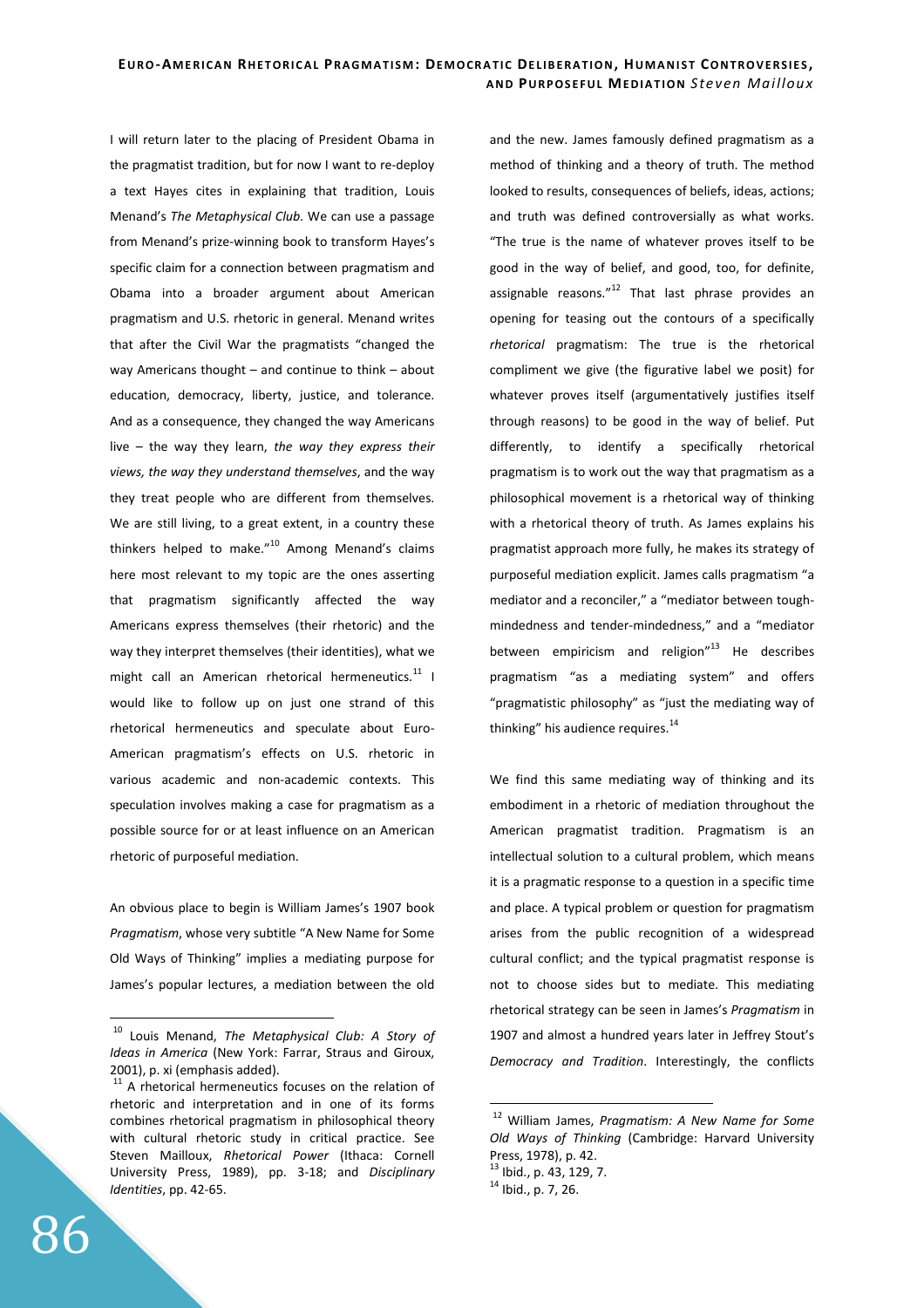addressed by both thinkers involve religion. In James's case it is a conflict between Darwinian Science and Christian Religion; for Stout it is a dispute over the role of religion in a democratic polis. James addresses his problem by mediating between what he calls toughminded and tender-minded mental make-ups; Stout's rhetoric mediates between liberal democratic secularists and what he calls the new anti-liberal traditionalists.

In *Democracy and Tradition* Stout proposes to resolve the dispute over the contemporary role of religion in the public sphere by arguing that pragmatism as (what he provocatively calls) "democratic traditionalism" makes room for religious voices in political deliberation.<sup>15</sup> Like James though less explicitly than Schiller, he makes use of rhetorical concepts and traditions all along the way. For Stout "culture is an enduring collection of social practices, embedded in institutions of a characteristic kind, reflected in specific habits and intuitions, and capable of giving rise to recognizable forms of human character."<sup>16</sup> One particular aspect of culture is central to Stout's mediating rhetorical strategy. That aspect is tradition: "a matter of enduring attitudes, concerns, dispositions, and patterns of conduct"; for example a democratic tradition "inculcates certain habits of reasoning, certain attitudes toward deference and authority in political discussion, and love for certain goods and virtues."<sup>17</sup> Underlying these notions of *culture* and *tradition* is a theory of practices and a value given to particular rhetorical practices within certain traditions, such as democracy.

Stout's primary aim is to "make plain" how "a tradition of democratic reasoning, dispositions, and attitudes that the people have in common" serves as the "adhesive element in our sociality." $18$  Stout thus claims that his "conception of the civic nation is pragmatic in the sense

 $\overline{a}$ 

that it focuses on *activities* [practices] held in common as constitutive of the political community."<sup>19</sup> But the practical activities of a democracy are not just procedural forms: "They are activities in which normative commitments are embedded as well as discussed. The commitments are substantive. They guide the discussion, but they are also constantly in dispute, subject to revision, and not fully determinate."<sup>20</sup> Stout gives as examples of texts that embody such democratic normative values the Bill of Rights, the Emancipation Proclamation and the Nineteenth Amendment, Lincoln's Second Inaugural, and Sojourner Truth's "Ain't I a Woman." Stout advocates the rhetorical practices of public deliberation and notes the other social practices in which rhetorical activities are situated and which serve as topics of deliberation, such as voting and the electoral process.

Stout specifically takes up the question: What "is the role of free public reason in a political culture that includes conflicting religious conceptions of the good"? $^{21}$ To answer this question, he rhetorically focuses on "the discursive core of democratic culture, $v^{22}$  noting that "by highlighting the significance of public deliberation, democratic political arrangements bring to light their symbiotic relationship to a surrounding culture in which the shared discursive practices of the people are of primary importance."<sup>23</sup> Stout's rhetoric of purposeful mediation develops a pragmatist account of U.S. democratic culture, rhetorically analyzing both past mediated conflicts and present conflicts in need of mediation. In so doing, Stout notes the mediating strategies of others in the pragmatist tradition. For example, he notes how in an earlier time "Dewey sought a spiritual path between the extremes of militant atheism and arrogant traditionalism."<sup>24</sup>

 $^{19}$  Ibid., p. 4-5.

- <sup>22</sup> Ibid., p. 195.
- $^{23}$  Ibid., p. 4.
- <sup>24</sup> Ibid., p. 32.

<sup>15</sup> Jeffrey Stout, *Democracy and Tradition* (Princeton: Princeton University Press, 2004), p. 13.

 $16$  Ibid., p. 28

 $17$  Ibid., p. 3.

 $18$  Ibid., p. 4.

<sup>20</sup> Ibid., p. 5.

 $21$  Ibid., p. 2.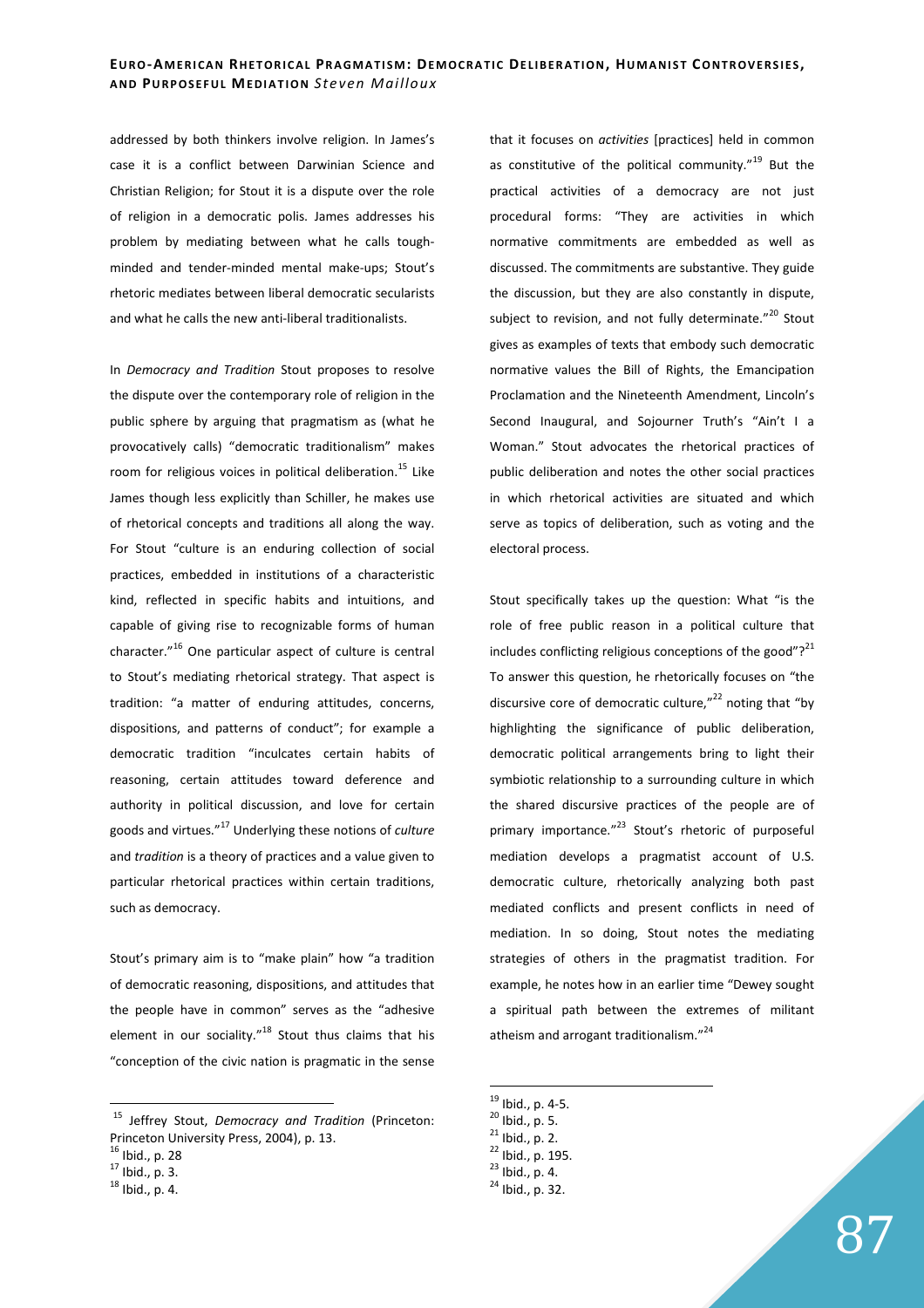Armed with rhetorical pragmatist assumptions, Stout characterizes the current impasse within American democratic deliberation as a conflict between secular liberal political philosophers and religious-oriented, antiliberal-democratic new traditionalists. Because of the discord resulting from religious diversity, "secular liberals," he writes, "have strongly urged people to restrain themselves from bringing their religious commitments with them into the political sphere." In contrast, "many religious people have grown frustrated at the unwillingness of the liberal elite to hear them out on their own terms, and have recently had much to say against the hypocrisies and biases of secularism."<sup>25</sup> Stout's mediating rhetoric, like James's before him, argues for (what I am calling) a rhetorical pragmatism, one that "can transcend the current standoff between secular liberals and the new traditionalists – and do so by borrowing crucial insights from both sides."<sup>26</sup> Thus, he argues against "the Manichean rhetoric of cultural warfare."<sup>27</sup> and for the pragmatic rhetoric of conflict mediation, not complete resolution but rather respectful recognition of both basic disagreement and shared consensual values.

Such pragmatist mediation is a practical accomplishment sometimes aided by theoretical articulation. As practical accomplishment, overcoming conflict takes place in a democracy through public deliberation and development of character, that is, collectively through democratic consensus and individually through democratic virtue. As a rhetorical accomplishment within public deliberation, pragmatic mediation of conflict requires the development of consensual overlap, not prior overarching agreement about the content of abstract concepts and principles. It requires verbally holding others responsible to give reasons for their opinions but not restricting beforehand the kind of reasons (secular or religious) that can be used in the public sphere. For all citizens participating in democratic deliberation, Stout

 $\overline{a}$ 

recommends a specific kind of "conversation": "an exchange of views in which the respective parties express their premises in as much detail as they see fit and in whatever idiom they wish, try to make sense of each other's perspectives, and expose their own commitments to the possibility of criticism."<sup>28</sup>

This practical, rhetorical accomplishment can be assisted by theoretical articulation, self-reflective commentary on both the substance and process of the ongoing accomplishment. Stout sees such metacommentary to be the special task of public philosophers, to whom Stout recommends adopting a pragmatist point of view. This pragmatist viewpoint sees the "function of moral principles with respect to the ethical life of a people" to be "essentially expressive, a matter of making explicit in the form of a claim a kind of commitment that would otherwise remain implicit and obscure." The role of "public philosophy," then, should be a rhetoricallymediating "exercise in expressive rationality."<sup>29</sup> That is, public philosophers are intellectuals who express the reasons implicitly motivating citizens in their public deliberations. But we might just as easily characterize the public intellectual who performs this expressive theoretical function as a rhetorician. In fact, isn't this public theoretical articulation an area where again the philosophy/rhetoric distinction (certainly the opposition) tends to collapse, and thus couldn't we say that the pragmatist public intellectual is not just rhetorical in his or her mediating practice but also sophistic in theoretical orientation? Following Schiller's interpretation of Protagoras, doesn't a rhetorical pragmatist today assume the human-measure maxim (even when the appeal is to the divine) and try to discover and establish what rhetorical "devices make concordant" one citizen's measures with those of fellow-citizens? Stout as a rhetorical pragmatist attempts to fulfill his role as public philosopher through the theoretical articulations of his book *Democracy and Tradition*. In so doing, he presents a sophistic rhetorical pragmatist framework for public

<sup>28</sup> Ibid., p. 10-11.

 $^{25}$  Ibid., p. 63.

<sup>26</sup> Ibid., p. 13.

<sup>27</sup> Ibid., p. 10.

<sup>29</sup> Ibid., p. 12.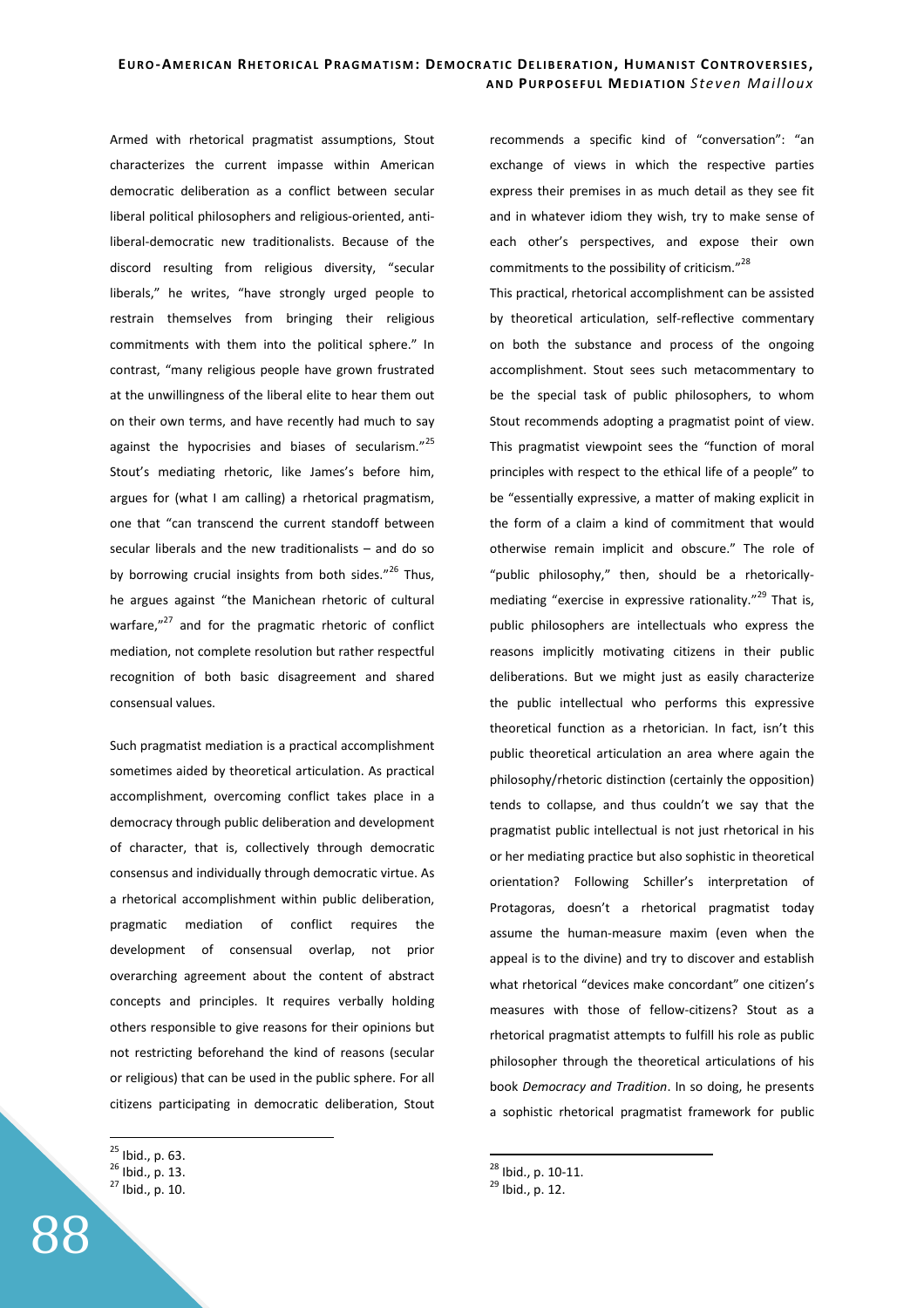deliberation in a democracy, advocating a rhetorical strategy of purposeful mediation.

Let me conclude by returning to the academic and popular claim that President Obama is a pragmatist, in my view a rhetorical pragmatist. To date the most comprehensive study published on Obama's pragmatist roots is James T. Kloppenberg's *Reading Obama: Dreams, Hope, and the American Political Tradition*. A noted intellectual historian, Kloppenberg charts the marked influence of philosophical pragmatism on Obama's intellectual development from the readings and discussions in his Harvard Law School courses to his immersion in Deweyan progressive political thinking during his days as a Chicago community organizer and as a law professor at the University of Chicago. $30$ Kloppenberg comments often on Obama's mediating style, his "commitments to philosophical pragmatism and deliberative democracy – to building support slowly, gradually, through compromise and painstaking consensus building."<sup>31</sup> Kloppenberg calls Obama "a principled partisan of democracy and pragmatism in the tradition of James and Dewey. He believes in the founders' ideals of equality and liberty. But he believes that achieving those goals requires working to forge agreement about forms of democratic experimentation, and he believes that those experiments must be followed by the critical assessment of results."<sup>32</sup>

Besides connecting Obama with the classical early pragmatists, Kloppenberg also mentions the influence of Reinhold Niebuhr, whom Cornel West and others call a Christian pragmatist. $33$  In 2007 candidate Obama

 $\overline{a}$ 

referred to Niebuhr as one of his "favorite philosophers."<sup>34</sup> Asked what he got out of Niebuhr, Obama responded that he took away "the compelling idea that there's serious evil in the world, and hardship and pain. And we should be humble and modest in our belief we can eliminate those things. But we shouldn't use that as an excuse for cynicism and inaction. I take away ... the sense we have to make these efforts knowing they are hard, and not swinging from naïve idealism to bitter realism." Here we see the same mediating rhetoric, mediating between pessimism and optimism, between idealism and realism, that we find elsewhere throughout the American pragmatist tradition, including in Niebuhr's own book *The Irony of American History*, which, for example, praises the mediating strain of American thought "most perfectly expressed by James Madison" who "combined Christian realism in the interpretation of human motives and desires with Jefferson's passion for liberty."<sup>35</sup>

Perhaps the most striking example of Obama's own pragmatist rhetoric of mediation involves his thoughtful response to the passionate rhetoric of Reverend Jeremiah Wright and his vociferous critics. In *Dreams from My Father*, Obama had described his admiration for Reverend Wright, who, he noted, was a reader of Paul Tillich, Reinhold Niebuhr, and black liberation theologians.<sup>36</sup> Then, famously and still controversially, Obama demonstrated his skill at mediating rhetoric in an 18 March 2008 speech, "A More Perfect Union," in which he (at least for the moment) refused to repudiate Wright despite his disagreement with his views. Throughout the speech, Obama tried to reconcile without dissolving many differences, many oppositions, not the least of which was that between Black anger and

<sup>30</sup> See James T. Kloppenberg, *Reading Obama: Dreams, Hope, and the American Political Tradition* (Princeton: Princeton University Press, 2011), 63-71. Also see Bart Schultz, "Obama's Political Philosophy: Pragmatism, Politics, and the University of Chicago," *Philosophy of the Social Sciences*, vol. 39 (2009), pp.127-73; and Robert Danisch, "Obama and the Pragmatist Tradition," unpublished manuscript.

<sup>31</sup> Kloppenberg, *Reading Obama*, p. 83.

<sup>32</sup> Kloppenberg, *Reading Obama*, p. 221-222.

<sup>33</sup> Kloppenberg, *Reading Obama*, pp. 22, 120, 250; Cornel West, *The American Evasion of Philosophy: A* 

*Genealogy of Pragmatism* (Madison: University of Wisconsin Press, 1989), pp. 150-164.

<sup>34</sup> David Brooks, "Obama, Gospel and Verse," *New York Times* (26 April 2007), p. A25.

<sup>35</sup> Reinhold Niebuhr, *The Irony of American History* (New York: Scribner, 1952), p. 96.

<sup>36</sup> Barack Obama, *Dreams from My Father: A Story of Race and Inheritance* (New York: Three Rivers Press, 2004), p. 282.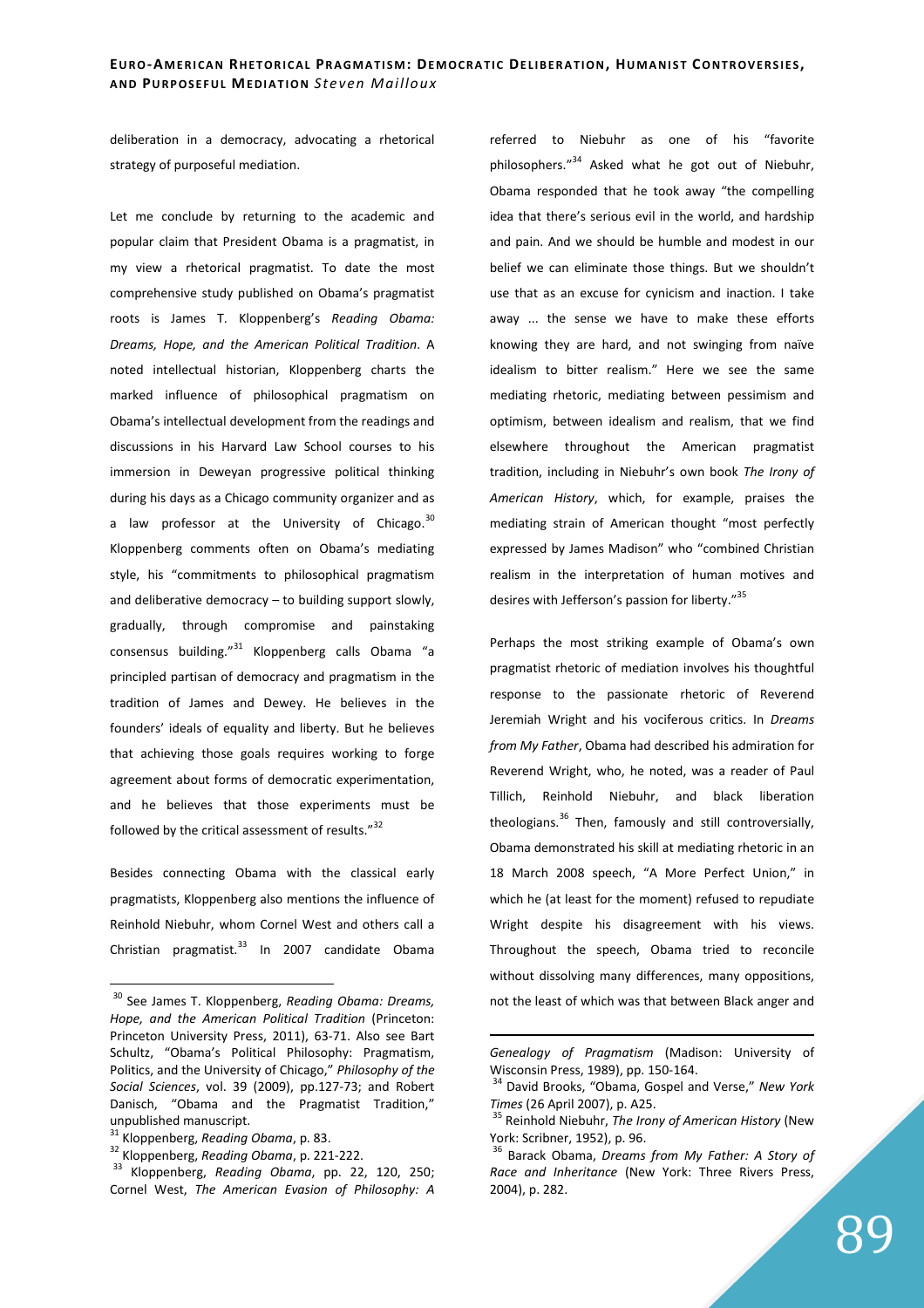White intolerance. Here is just one piece of Obama's mediating, unifying rhetoric about "America's improbable experiment in democracy": "I chose to run for the presidency at this moment in history because I believe deeply that we cannot solve the challenges of our time unless we solve them together, unless we perfect our union by understanding that we may have different stories, but we hold common hopes; that we may not look the same and we may not have come from the same place, but we all want to move in the same direction – towards a better future for our children and our grandchildren."<sup>37</sup>

Given the argument I am making that Obama can be viewed within a rhetorical pragmatist tradition, it is somewhat ironic that three years into his presidency the close fit between his rhetorical power and his mediating pragmatism is being questioned by some of his former supporters. In "The Pragmatic President" Fareed Zakaria writes that liberals are disappointed with President Obama "because of his persistent tendency to compromise."<sup>38</sup> Their criticism "stems from a liberal fantasy that if only the President would give a stirring speech, he would sweep the country along with the sheer power of his poetry." That is, prior to his election and soon after, his supporters marveled at the rhetorical power of his mediating progressive pragmatism. Now, some of those same people criticize Obama for giving up on the power of his rhetoric in the process of making pragmatic compromises. In contrast, Zakaria defends the President's record of accomplishments in today's highly polarized politics: "Obama is a centrist and a pragmatist who understands that in a country divided over core issues, you cannot make the best the enemy of the good." Thus, we might say, a pragmatist's mediating rhetoric is sometimes the only way to get something

<sup>37</sup> Barack Obama, "A More Perfect Union," in: *The Speech: Race and Barack Obama's "A More Perfect Union"*, ed. T. Denean Sharpley-Whiting (New York: Bloomsbury, 2009), pp. 237-238.

done in difficult situations of extreme ideological partisanship.

Still, it is also worth noting the limits of mediating rhetoric within deliberative democracy, limits fully acknowledged by Obama in this passage from *The Audacity of Hope*:

Democratic deliberation might have been sufficient to expand the franchise to white men without property and eventually women; reason, argument, and American pragmatism might have eased the economic growing pains of a great nation and helped lessen religious and class tensions that would plague other nations. But deliberation alone could not provide the slave his freedom or cleanse America of its original sin. In the end, it was the sword that would sever his chains.<sup>3</sup>

In light of such historical examples, Obama the rhetorical pragmatist notes the limitations of rhetorical pragmatism and its rhetoric of purposeful mediation. He admits:

The best I can do in the face of our history is remind myself that it has not always been the pragmatist, the voice of reason, or the force of compromise, that has created the conditions for liberty. … I'm reminded that deliberation and the constitutional order may sometimes be the luxury of the powerful, and that it has sometimes been the cranks, the zealots, the prophets, the agitators, and the unreasonable – in other words, the absolutists – that have fought for a new order. Knowing this, I can't summarily dismiss those possessed of similar certainty today – the antiabortion activist who pickets my town hall meeting, or the animal rights activist who raids a laboratory – no matter how deeply I disagree with their views. I am robbed even of the certainty of uncertainty  $-$  for sometimes absolute truths may well be absolute.<sup>4</sup> I

Ultimately, Obama turns back to the political figure with whom he has so often identified. He writes, "I'm left then with Lincoln, who like no man before or since understood both the deliberative function of our

 $\overline{a}$ 

<sup>38</sup> Fareed Zakaria, "The Pragmatic President," *Time* (22 August 2011), p. 18.

<sup>39</sup> Barack Obama, *The Audacity of Hope: Thoughts on Reclaiming the American Dream* (New York: Three Rivers Press, 2006), p. 96.

<sup>40</sup> Obama, *The Audacity of Hope*, p. 97.